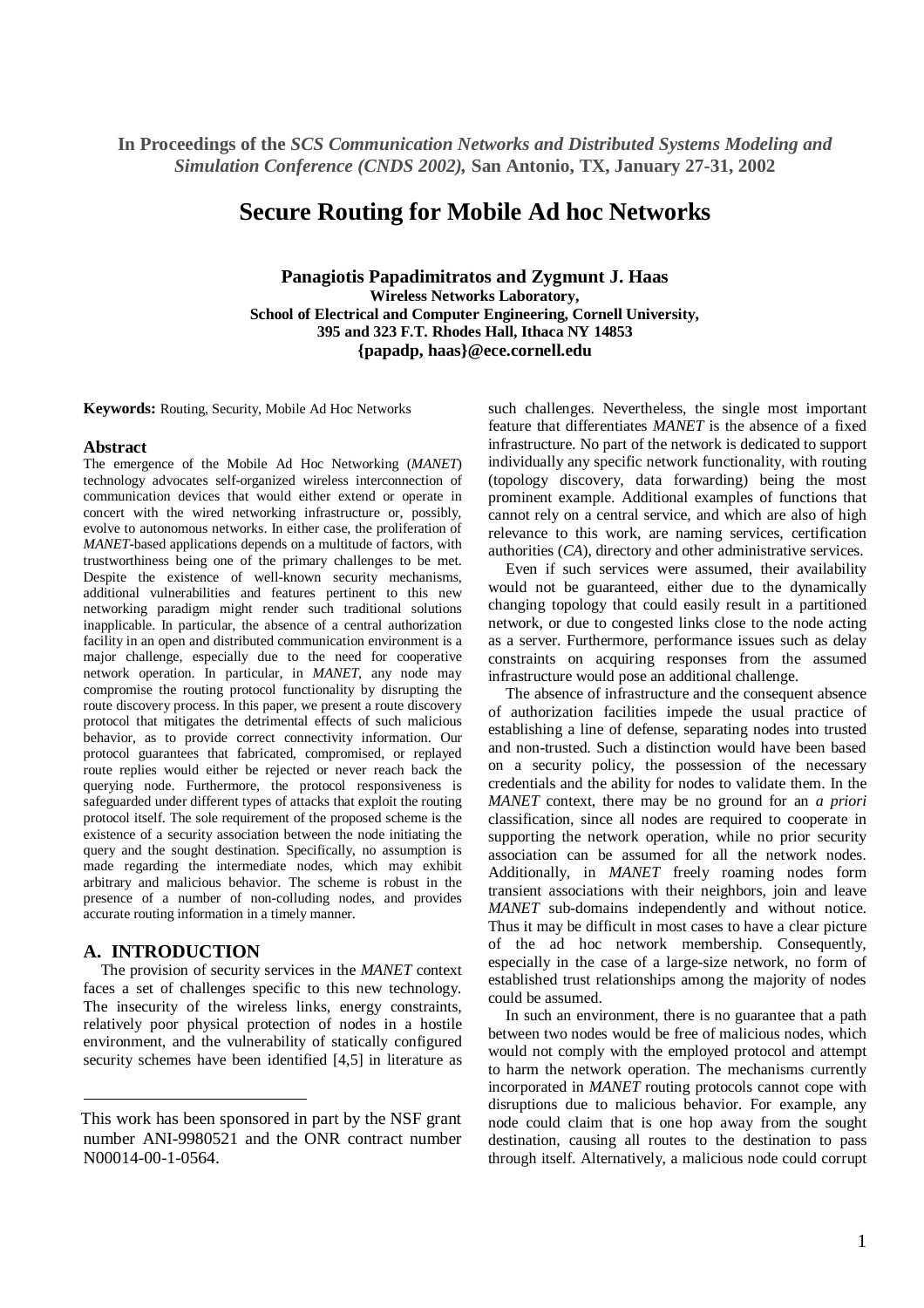any in-transit route request (reply) packet and cause data to be misrouted.

The presence of even a small number of adversarial nodes could result in repeatedly compromised routes, and, as a result, the network nodes would have to rely on cycles of time-out and new route discoveries to communicate. This would incur arbitrary delays before the establishment of a non-corrupted path, while successive broadcasts of route requests would impose excessive transmission overhead. In particular, intentionally falsified routing messages would result in a *denial-of-service (DoS)* experienced by the end nodes. The proposed here scheme combats such types of misbehavior and safeguards the acquisition of topological information.

Our scheme guarantees that a node initiating a route discovery will be able to identify and discard replies providing false topological information, or, avoid receiving them. Our protocol departs from the Internet related solutions [2], which require the existence of a trust structure that encompasses all nodes participating in routing, and may rely on network management operations to detect routing instabilities. Moreover, the novelty of our scheme, as compared with other *MANET* secure routing schemes, is that false route replies, as a result of malicious node behavior, are discarded partially by benign nodes while in-transit towards the querying node, or deemed invalid upon reception. Most importantly, the above-mentioned goals are achieved with the existence of a security association between the pair of end nodes *only*, without the need for intermediate nodes to cryptographically validate control traffic.

The widely accepted technique in the *MANET* context of route discovery based on broadcasting query packets is the basis of our protocol. More specifically, as query packets traverse the network, the relaying intermediate nodes append their identifier (e.g., *IP* address) in the query packet header. When one or more queries arrive at the sought destination, replies that contain the accumulated routes are returned to the querying node; the source then may use one or more of these routes to forward its data. Reliance on this basic route query broadcasting mechanism allows our proposed here *Secure Routing Protocol (SRP)* to be applied as an extension of a multitude of existing routing protocols. In particular, the *Dynamic Source Routing* (*DSR*) [8] and the *IERP* [13] of the *Zone Routing Protocol* (*ZRP*) [14] framework are two protocols that can be extended in a natural way to incorporate *SRP*. Furthermore, other protocols such as *ABR* [15] for example, could be combined with *SRP* with minimal modifications to achieve the security goals of the *SRP* protocol.

*SRP* guarantees the acquisition of *correct* topological information in a timely manner, i.e., the route replies that are validated and accepted by the querying node provide accurate connectivity information, despite the presence of strong adversaries. The protocol is proven robust against a set of attacks that attempt to compromise the route discovery, under the assumption of *non-colluding* adversarial nodes.

In the sequel, we review schemes related to the problem at hand and then present our scheme. First, a concise overview is provided, followed by the detailed definition in section D. The analysis of the protocol is given next, with a discussion of related issues in section F.

### **B. RELATED WORK**

Outside the *MANET* community, secure routing in the Internet has, of course, received increased attention [2]. The proposed solutions rely mainly on the existence of a line of defense, separating the fixed routing infrastructure from all other network entities. This is achieved by distributing a set of public keys/certificates, which signify the authority of the router to act within the limits of the employed protocol (e.g., advertise certain routes), and allow all routing data exchanges to be authenticated, non-repudiated and protected from tampering. However, such approaches cannot combat a single malicious router disseminating incorrect topological information. More importantly, they are not applicable in the *MANET* context, because of impediments such as the absence of a fixed infrastructure and a central entity.

Despite the fact that security of *MANET* routing protocols is envisioned to be a major "roadblock" in commercial application of this technology, only a limited number of works has been published in this area. Such efforts have mostly concentrated on the aspect of data forwarding, disregarding the aspect of topology discovery. On the other hand, solutions that target route discovery have been based on approaches for fixed-infrastructure networks, defying the particular *MANET* challenges.

For the problem of secure data forwarding, two mechanisms that (i) detect *misbehaving* nodes and report such events and (ii) maintain a set of metrics reflecting the past behavior of other nodes [23] have been proposed to alleviate the detrimental effects of packet dropping. Each node may choose the 'best' route, comprised of relatively well-behaved nodes; i.e., nodes that do not have history of avoiding forwarding packets along established routes. Among the assumptions for the above-mentioned work are a shared medium, bi-directional links, use of source routing (i.e., packets carry the entire route that becomes known to all intermediate nodes), and no colluding malicious nodes. Nodes operating in promiscuous mode overhear the transmissions of their successors and may verify whether the packet was forwarded to the downstream node and check the integrity of the forwarded packet. Upon detection of a misbehaving node, a report is generated and nodes update the rating of the reported misbehaving node. The ratings of nodes along a well-behaved route are periodically incremented, while reception of a misbehavior alert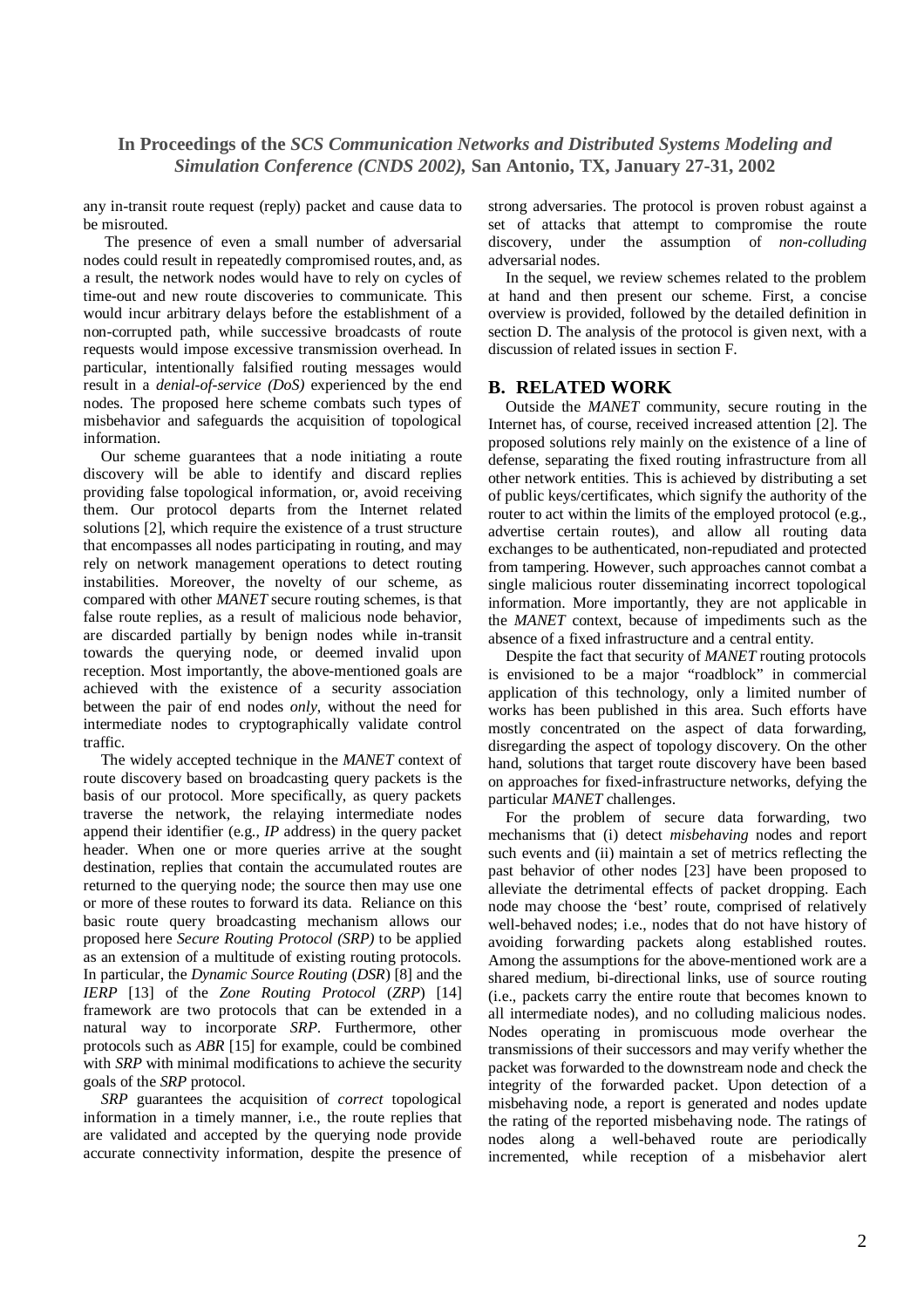dramatically decreases the node rating.<sup>1</sup> When a new route is required, the source node calculates a path metric equal to the average of the ratings of the nodes in each of the route replies, and selects the route with the highest metric.

The detection mechanism exploits two features that frequently appear in *MANET:* the use of a shared channel and source routing. Nevertheless, the plausibility of this solution could be questioned for several reasons and, indeed, the authors provide a short list of scenarios of incorrect detection. The possibility of falsely detecting misbehaving nodes could easily create a situation with many nodes falsely suspected for a long period of time. In addition, the metric construction may lead to a route choice that includes a suspected node, if, for example, the number of hops is relatively high, so that a low rating is "averaged out." Finally, the most important vulnerability is the proposed feedback itself; there is no way for the source, or any other node that receives a misbehavior report to validate its authenticity or correctness. Consequently, the simplest attack would be to generate fake alerts and eventually disable the network operation altogether. The protocol attempts new route discoveries when none of the route replies is free of suspected nodes, with the excessive route request traffic degrading the network performance. At the same time, the adversary can falsely accuse a significant fraction of nodes within the time-out period related to reinstating from a negative rating and, essentially, partition the network.

A different approach [24] is to provide incentive to nodes, so that they comply with protocol rules; i.e., properly relay user data. The concept of fictitious currency is introduced, in order to *endogenize* the behavior of the assumed greedy nodes, which would forward packets in exchange for currency. Each intermediate node purchases from its predecessor the received data packet and sells it to its successor along the path to the destination. Eventually the destination pays for the received packet. <sup>2</sup> This scheme assumes the existence of an overlaid geographic routing infrastructure and a *Public Key Infrastructure (PKI).* All nodes are pre-loaded with an amount of currency, have unique identifiers, are associated with a pair of private/public keys and all cryptographic operations related to the currency transfers are performed by a physically tamper-resistant module. The applicability of the scheme, which targets wide-area *MANET*, is limited by the assumption of an on-line Certification Authority in the *MANET* context. Moreover, nodes could flood the network with packets destined to non-existent nodes and possibly lead nodes unable to forward purchased packets to starvation. The practicality of the scheme is also limited by its assumptions, the high computational overhead (hop-byhop public key cryptography, for each transmitted packet), and the implementation of physically tamper-resistant modules.

The protection of the route discovery process has been regarded as an additional Quality-of-Service (*QoS*) issue [17], by choosing routes that satisfy certain quantifiable security criteria. In particular, nodes in a *MANET* subnet are classified into different trust and privilege levels. A node initiating a route discovery sets the sought security level for the route; i.e., the required minimal trust level for nodes participating in the query/reply propagation. Nodes at each trust level share symmetric encryption and decryption keys. Intermediate nodes of different levels cannot decrypt intransit routing packets, or determine whether the required *QoS* parameter can be satisfied, and simply drop them. Although this scheme provides protection (e.g., integrity) of the routing protocol traffic, it does not eliminate false routing information provided by malicious nodes. Moreover, the proposed use of symmetric cryptography allows any node to corrupt the routing protocol operation within a level of trust, by mounting virtually any attack that would be possible without the presence of the scheme. Finally, the assumed supervising organization and the fixed assignment of trust levels does not pertain to the *MANET* paradigm. In essence, the proposed solution transcribes the problem of secure routing in a context where nodes of a certain group are assumed to be trustworthy, without actually addressing the global secure routing problem.

An extension of the *Ad Hoc On-demand Distance Vector* (*AODV*) [16] routing protocol has been proposed [18] to protect the routing protocol messages. The *Secure-AODV* scheme assumes that each node has certified public keys of all network nodes, so that intermediate nodes can validate all in-transit routing packets. The basic idea is that the originator of a control message appends an *RSA signature* [19] and the last element of a *hash chain* [20] (i.e., the result of *n* consecutive hash calculations on a random number). As the message traverses the network, intermediate nodes cryptographically validate the signature and the hash value, generate the *k-th* element of the hash chain, with *k* being the number of traversed hops, and place it in the packet. The route replies are provided either by the destination or intermediate nodes having an active route to the sought destination, with the latter mode of operation enabled by a different type of control packets.

The use of public-key cryptography imposes a high processing overhead on the intermediate nodes and can be considered unrealistic for a wide range of network instances. Furthermore, it is possible for intermediate nodes to corrupt

<sup>&</sup>lt;sup>1</sup> The initial rating, 0.5, is increased by 0.01 every 200 ms. Suspected nodes have a rating equal to  $-100$ , with the option for a long timeout period after which the negative rating is changed back to a positive value.

<sup>&</sup>lt;sup>2</sup> An alternative implementation, with each packet carrying a purse of fictitious currency from which nodes remove their reward, faces different challenges as well.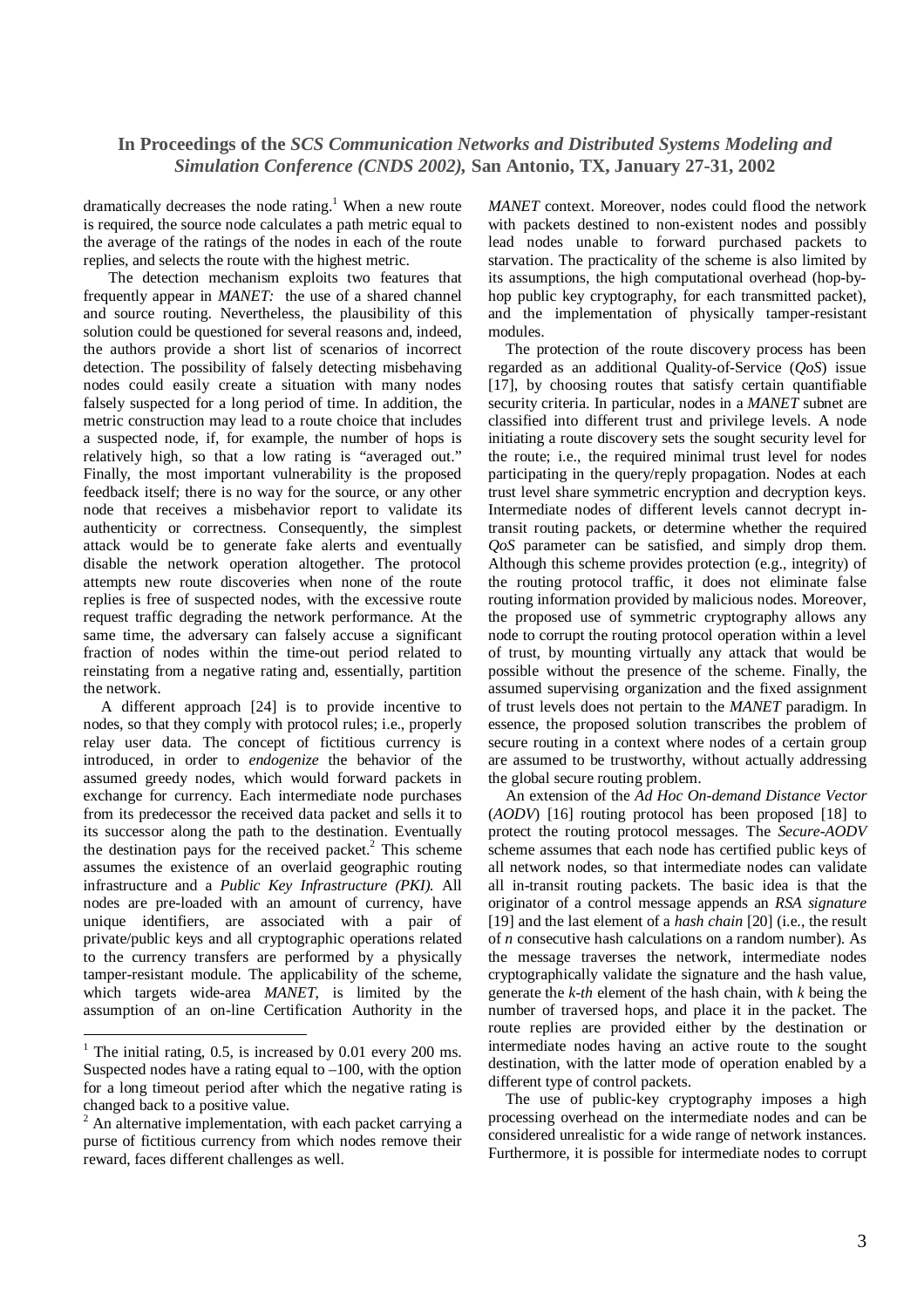the route discovery by pretending that the destination is their immediate neighbor, advertising arbitrarily high sequence numbers and altering (either decreasing by one or arbitrarily increasing) the actual route length. Additional vulnerabilities stem from the fact that the *IP* portion of the *S-AODV* traffic can be trivially compromised, since it is not (and cannot be, due to the *AODV* operation) protected, unless additional hop-by-hop cryptography and accumulation of signatures is used. Finally, the assumption that certificates are bound with *IP* addresses is unrealistic; roaming nodes joining *MANET* sub-domains will be assigned *IP* addresses dynamically (e.g., *DHCP* [21]) or even randomly (e.g., *Zero-Configuration* [22]).

A different approach is taken by the *Secure Message Transmission (SMT)* [1] protocol, which, given a topology view of the network, determines a set of diverse paths connecting the source and the destination nodes. Then, it introduces limited transmission redundancy across the paths, by dispersing a message into *N* pieces, so that successful reception of any *M*-out-of-*N* pieces allows the reconstruction of the original message at the destination. Each piece, equipped with a cryptographic header that provides integrity and replay protection along with origin authentication and is transmitted over one of the paths. Upon reception of a number of pieces, the destination generates an acknowledgement informing the source of which pieces, and thus routes, were intact. In order to enhance the robustness of the feedback mechanism, the small-sized acknowledgments are maximally dispersed (i.e., successful reception of at least one piece is sufficient) and are protected by the protocol header as well. If less than *M* pieces were received, the source re-transmits the remaining pieces over the intact routes. If too few pieces were acknowledged or too many messages remain outstanding, the protocol adapts its operation, by determining a different path set, re-encoding undelivered messages and re-allocating pieces over the path set. Otherwise, it proceeds with subsequent message transmissions.

The protocol exploits *MANET* features such as the topological redundancy, interoperates widely with accepted techniques such as source routing, relies on a security association between the source and the destination, and makes use of highly efficient symmetric-key cryptography. It does not impose processing overhead on intermediate nodes, while the end nodes make the routing decisions, based on the feedback provided by the destination and the underlying topology discovery and route maintenance protocols. The fault-tolerance of *SMT* is enhanced by the adaptation of parameters such as the number of paths and the dispersion factor (i.e., the ratio of required pieces to the total number of pieces). *SMT* can yield *100%* successful message reception, even if *10* to *20* percent of the network nodes are malicious. Moreover, algorithms for the selection of path sets with different properties, based on different metrics and the network feedback, can be implemented by *SMT*. *SMT* provides a flexible, end-to-end, secure traffic engineering scheme tailored to the *MANET* characteristics.

It is noteworthy that *SMT* provides a limited protection against the use of compromised topological information, although its main focus is to safeguard the data forwarding operation. The use of multiple routes compensates for the use of partially incorrect routing information [4], rendering a compromised route equivalent to a route failure. Nevertheless, the disruption of the route discovery can still be the most effective way for adversaries to consistently compromise the communication of one or more pairs of nodes. This is where *SRP* can complement *SMT.*

*SRP* safeguards the route discovery and makes use of cryptographic tools, an indispensable requirement for any security scheme. Only the end nodes have to be securely associated, and there is no need for cryptographic validation of control traffic at intermediate nodes, two factors that render the scheme efficient and scalable. *SRP* places the overhead on the end nodes, an appropriate choice for a highly decentralized environment, and contributes to the robustness and flexibility of the scheme. Moreover, *SRP* does not rely on state stored in intermediate nodes, thus is immune to malicious acts not directed against the nodes that wish to communicate in a secure manner. Finally, *SRP* provides one or more route replies, whose correctness is verified by the route "geometry" itself. A querying node acquires correct network connectivity information and the ability to choose an optimal route, with respect to the number of hops or another criterion. At the same time, the overall routing and control traffic overhead under highly adverse conditions is reduced, and protection of the end nodes against attacks that aim at exhausting their resources, is provided.

### **C. THE PROPOSED SCHEME**

#### **C.1. Basic Assumptions**

We focus on bi-directional communication between a pair of nodes. A *security association (SA)* between the *source node S* and the *destination node T* is assumed. The trust relationship could be instantiated, for example, by the knowledge of the public key of the other communicating end. The two nodes can negotiate a shared secret key, e.g., via the Elliptic Curve Diffie-Hellman algorithm [7,12], and then, using the *SA*, verify that the principal that participated in the exchange was indeed the trusted node. For the rest of the discussion, we assume the existence of a shared key *KS,T*. The *SA* is bi-directional in that the shared key can be used for control (data) traffic flow in both directions. Relevant state has to be maintained for each direction though.

The existence of the *SA* is justified, because the end hosts chose to employ a secure communication scheme and,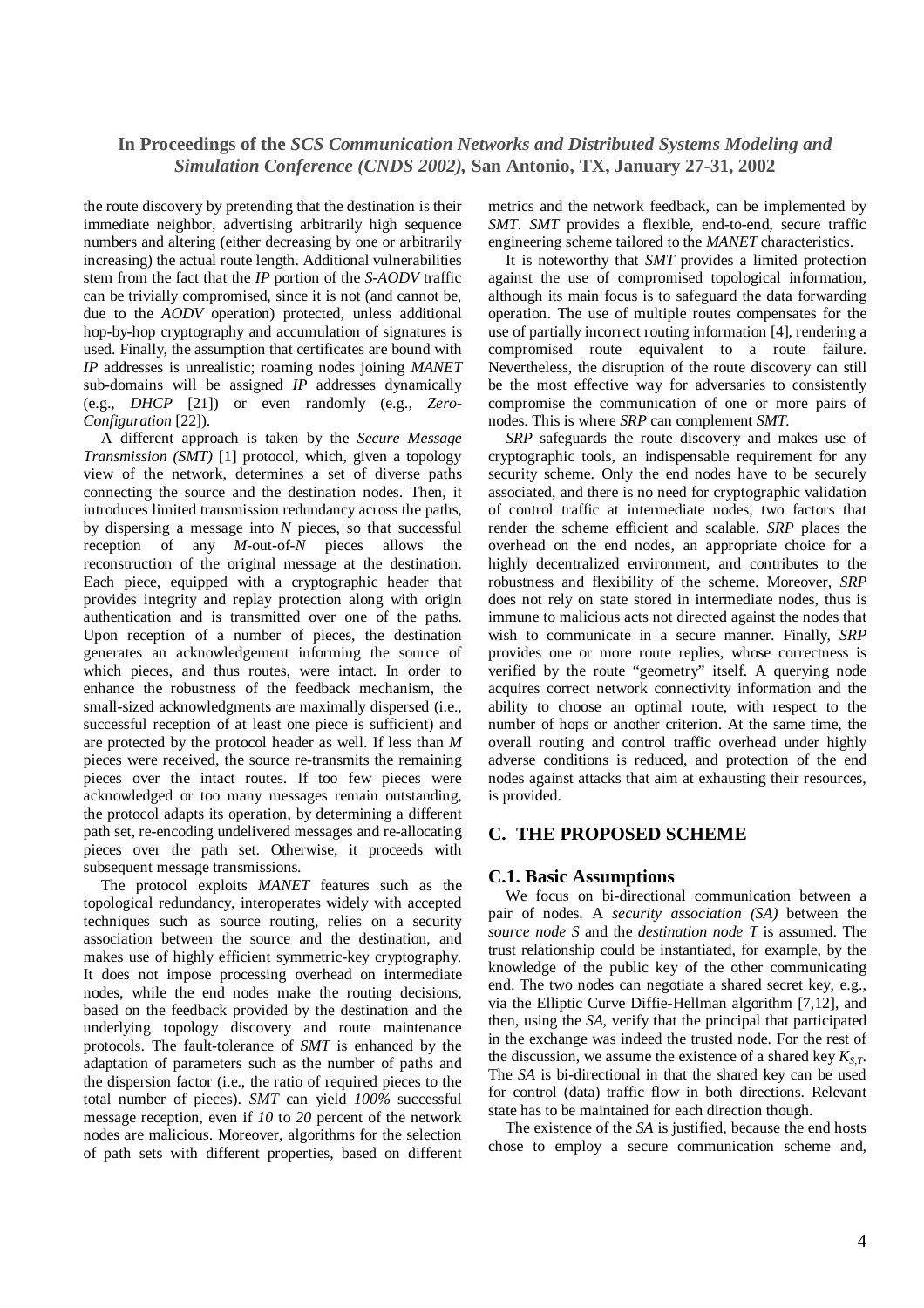consequently, should be able to authenticate each other. For example, such a group (pair) of nodes could have performed a secure key exchange [10], or an initial distribution of credentials. However, the existence of *SA*'s with any of the intermediate nodes is unnecessary. Finally, it is required that end nodes be able to use static or non-volatile memory.

The adversarial nodes may attempt to compromise the network operation by exhibiting arbitrary, *Byzantine* behavior [3]. They are able to corrupt, replay, and fabricate routing packets. They may attempt to misroute them in any possible manner and, in general, they cannot be expected to properly execute the routing protocol. Although a set of malicious nodes may mount attacks against the protocol concurrently, we assume that nodes are not capable of colluding within one step of the protocol execution; that is, within the period of broadcasting one query and reception of the corresponding replies. For clarification, we discuss below an attack mounted by two colluding nodes during a single route discovery.

The underlying data link layer (e.g., *IEEE 802.11* [6]) provides reliable transmission on a link basis, without any requirement of data link security services, such as the Wired Equivalent Protocol (*WEP*) function. Moreover, links are assumed to be bi-directional, a requirement fulfilled by most of the proposed medium access control protocols, especially the ones employing the *RTS/CTS* dialogue. It is also expected that a one-to-one mapping between *Medium Access Control* and *IP* addresses exists. Finally, the broadcast nature of the radio channel mandates that each transmission is received by all neighbors, which are assumed to operate in promiscuous mode.<sup>3</sup>

#### **C.2. Overview**

Our work provides a novel approach to the secure route discovery operation for *MANET* routing protocols. The proposed here scheme combats attacks that disrupt the route discovery process and guarantees, under the abovementioned assumptions, the acquisition of correct topological information. It also incorporates mechanisms that safeguard the network functionality from attacks exploiting the protocol itself, in order to degrade network performance and possibly lead to denial of service.

The source node *S* initiates the route discovery, by constructing a route request packet identified by a pair of identifiers: a query sequence number and a random query identifier. The source and destination and the unique (with respect to the pair of end nodes) query identifiers are the input for the calculation of the *Message Authentication Code* (*MAC*) [9], along with  $K_{S,T}$ . In addition, the identities

(*IP* addresses) of the traversed intermediate nodes are accumulated in the route request packet.

Intermediate nodes relay route requests, so that one or more query packets arrive at the destination, and maintain a limited amount of state information regarding the relayed queries, so that previously seen route requests are discarded. Moreover, they provide feedback in the event of a path breakage, and in some cases they may provide route replies, as explained in section D.5.

The route requests reach the destination *T*, which constructs the route replies; it calculates a *MAC* covering the route reply contents and returns the packet to *S* over the *reverse* of the route accumulated in the respective request packet. The destination responds to one or more request packets of the same query, so that it provides the source with an as diverse topology picture as possible.<sup>4</sup> The querying node validates the replies and updates its topology view.

As an illustrative example, consider the topology of Fig.1, comprising ten nodes. *S* queries the network to discover one or more routes to *T*. The nodes  $M_1$  and  $M_2$  are two malicious intermediate nodes. We denote the query request as a list  $\{Q_{S,T}, n_I, n_2, \ldots, n_k\}$ , with  $Q_{S,T}$  denoting the *SRP* header for a query searching for *T* and initiated by *S*. The *n<sup>i</sup> ,*  $i \neq l, k$ , are the *IP* addresses of the traversed intermediate nodes and  $n_1 = S$ ,  $n_k = T$ . Similarly, the route reply is denoted as  ${R_{S,T,n_1,n_2,...,n_k}}$ . We now consider a number of scenarios of possible security attacks by the two malicious nodes.



**Figure 1.** Example Topology: *S* wishes to discover a route to *T* in the presence of two malicious nodes,  $M_1$  and  $M_2$ .

Scenario 1: Consider the case that when  $M<sub>1</sub>$  receives *{QS,T;S}*, it attempts to mislead *S* by generating  ${R}_{S,T}$ ; *S,M<sub>1</sub>*, *T}*. Not only would *S* accept such a reply, if a regular routing protocol were used, but it would most probably choose this fake route, since *{S,M1,T}* would have fewer hops than any other legitimate reply. It would also be received with the least delay, because of the close distance between  $M<sub>1</sub>$  and *S*. The requirement that the request reaches

<sup>&</sup>lt;sup>3</sup> I.e., able to overhear all transmissions from nodes within the range of their transceiver

<sup>&</sup>lt;sup>4</sup> The number of replies and the time-window the destination allocates for replies to a specific query are design parameters. Moreover, the source could provide an indicator of the required diversity, so that *T* can regulate the number of replies.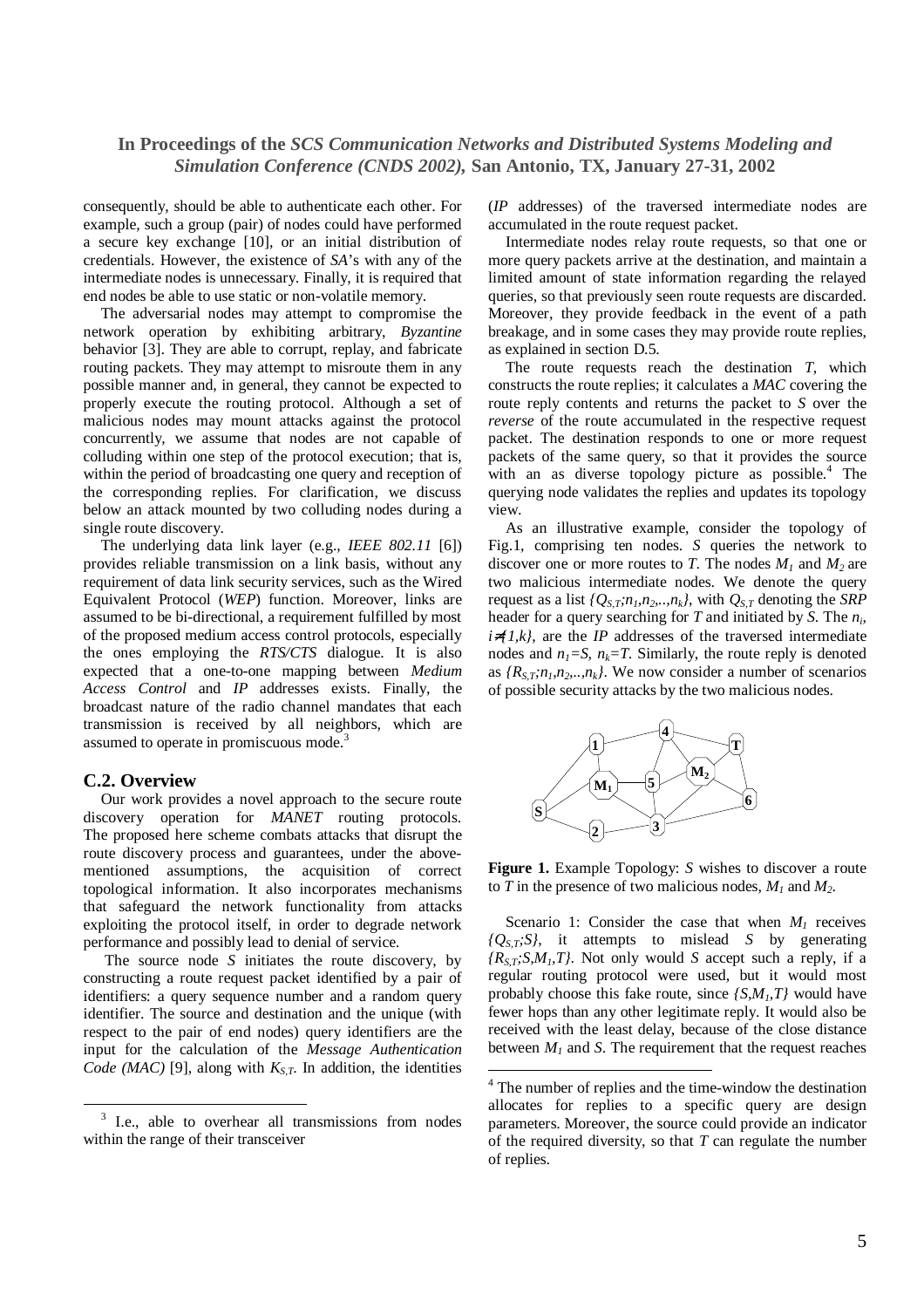the destination disallows any intermediate node to provide a reply in this manner, and, the false reply packet is discarded, since  $M<sub>I</sub>$  does not possess  $K<sub>S,T</sub>$  and cannot generate a valid *MAC*.

Scenario 2: Consider the case in which  $M<sub>1</sub>$  discards request packets arriving from its neighbors, excluding the one from node *1*. This type of malicious act cannot be countered, but the controlled flooding of the query packets provides the required robustness. By discarding route request packets, a malicious node partially narrows the topology view of *S* and, to some extend, impedes the network operation. In essence, the malicious node can always hide its incident links, but at the same time it practically removes itself from *S*'s view. Thus, it cannot inflict harm to data flows originating from *S*, since the routes chosen by *S* would simply exclude *M1*.

Scenario 3: As assumed above, *M<sup>1</sup>* sees and appropriately relays  ${Q<sub>S,T</sub>$ ; S, I, M<sub>1</sub><sup>}</sup>; upon arrival of  ${Q<sub>S,T</sub>$ ; S, I, M<sub>1</sub>, 5, 4} at *T*, the reply is generated and routed over the reverse path. When  $M_1$  receives  $\{R_{S,T}$ ; S, 1,  $M_1$ , 5, 4, T}, it tampers with its content and relays  ${R_{S,T}}; S, I, M_I, Y, T}$ , with *Y* being any invented sequence of nodes. *S* readily discards the reply, due to the integrity protection provided by the *MAC*.

Scenario 4: When  $M_2$  receives  $\{Q_{S,T}$ ; S, 2, 3 $\}$ , it corrupts the accumulated route and relays  ${Q_{S,T}}; S, X, 3, M_2$ *j* to its neighbors, where *X* is a false, invented *IP* address (or, any sequence of *IP* addresses). This request arrives at *T*, which constructs the reply and routes it over  $\{T, M_2, 3, X, S\}$  towards *S*. When node *3* receives the reply, it cannot forward it any further, since *X* is not its neighbor, and the reply is dropped.

Scenario 5: In order to consume network resources, *M<sup>1</sup>* replays route requests, which are discarded by intermediate nodes, since they maintain a list of query identifiers seen in the past. This is achieved by the underlying routing protocol itself, within the limitations imposed by the size of the query table. But queries replayed after a significant period of time, will propagate across the network and arrive at *T*. The *query sequence number*, used only by the end nodes for the query identification, allows *T* to discard such queries. If the request header were corrupted, the query would also be discarded. Similarly, *T* discards fabricated route requests, since malicious nodes cannot generate valid request *MAC*.

Scenario 6: Assume that  $M<sub>1</sub>$ , after observing a few route requests originating from *S*, fabricates several queries with the subsequent query identifiers. The goal of this attack is to make intermediate nodes store these identifiers and discard legitimate, future  ${Q_{S,T}$ ; $n_1,...,n_i}$  route requests. The cost of this attack is low (a single route request transmission per identifier) and, with the *Time-To-Live (TTL)* field of the query packet set to a high value, the affected network area may be significantly large. The query identifier values used by intermediate nodes implementing *SRP* are 'unique' and random, unlike the query identification field of existing ondemand routing protocols, whose values are a monotonically increasing sequence. Consequently, such an attack cannot practically affect the protocol operation, because of the extremely low probability of predicting the query identifiers.

Scenario 7: Node  $M<sub>1</sub>$  attempts to forward  $\{Q<sub>S,T</sub>; S, M^* \}$ ; i.e., it *spoofs* an *IP* address. Such an act is possible and at the routing protocol level the query would propagate through the network and reach *T.* Consequently, S would accept  ${R_{S,T}}; S, M^*, 1, 4, T}$  as a route. It is apparent that the connectivity information conveyed by such a reply is correct. Indeed, all that  $M<sub>1</sub>$  would achieve is to mask its identity, which in general will be temporary. Thus, the malicious node would not achieve anything more than its placement on a potential  $S \rightarrow T$  route, which would have been possible in the first place, without any *IP* spoofing.

Scenario 8: Now, let us assume that *M<sup>1</sup>* attempts to return a number of replies, each with a different spoofed *IP* address, namely,  $M_i, M_{i+1}, \ldots, M_{i+j}$ , i.e., an "extension" of Scenario 7. This would lead *S* to believe that a multitude of possible routes to *T* exist, although, in reality, all of these routes are controlled by  $M<sub>1</sub>$ . As explained in Scenario 1,  $M<sub>1</sub>$ is not allowed to generate replies, and thus fabricate ones that contain the spoofed addresses. An alternative way for  $M<sub>1</sub>$  to mount this attack would be to relay more than one route requests, placing a different *IP* address in each of them; *T* would generate the corresponding replies,  $M<sub>I</sub>$  would relay them back towards the source, and *S* would have no choice but to accept them. Fortunately, such an attack is successfully countered by our protocol: *M1*'s neighbors relay only one route request, with specific source and target nodes and query identifier. For example, nodes *1,3* and *5* will relay the first of such queries and drop subsequent packets as previously seen requests, thanks to the broadcast channel. If  $M<sub>1</sub>$  modified the query identifier, the forged query would be forwarded, but *T* would detect the alteration, due to the *MAC*, and drop the request.

The only possible attack against the protocol would be if nodes colluded during the two phases of a single route discovery. In such a case, they would manage to make the source node to accept partially false routing information. For example, in Fig.1, when  $M<sub>1</sub>$  receives the route request, it can tunnel it to  $M_2$ ; i.e. discover a route to  $M_2$  and send the request encapsulated in a data packet. Then, *M<sup>2</sup>* broadcasts a request with the route segment between  $M_1$  and  $M_2$  falsified, e.g.  ${Q_{S,T}}{S,M_1,Z,M_2}$ . *T* receives the request and constructs a reply, which is routed over  $\{T, M_2, Z, M_1, S\}$ .  $M_2$  receives the reply and tunnels it back to *M1*, which, then, returns it to *S*. As a result, the connectivity information is only partially correct (in this example, only the first and last link). However, one pair of colluding nodes can convince *S* of only a single false path that will include the two nodes. The reason is that  $M_2$  cannot forward a number of requests towards *T* using spoofed *IP* addresses, as explained above. Special care is needed for a case similar to Fig.1, where *M<sup>2</sup>* is adjacent to *T*, with countermeasures discussed in the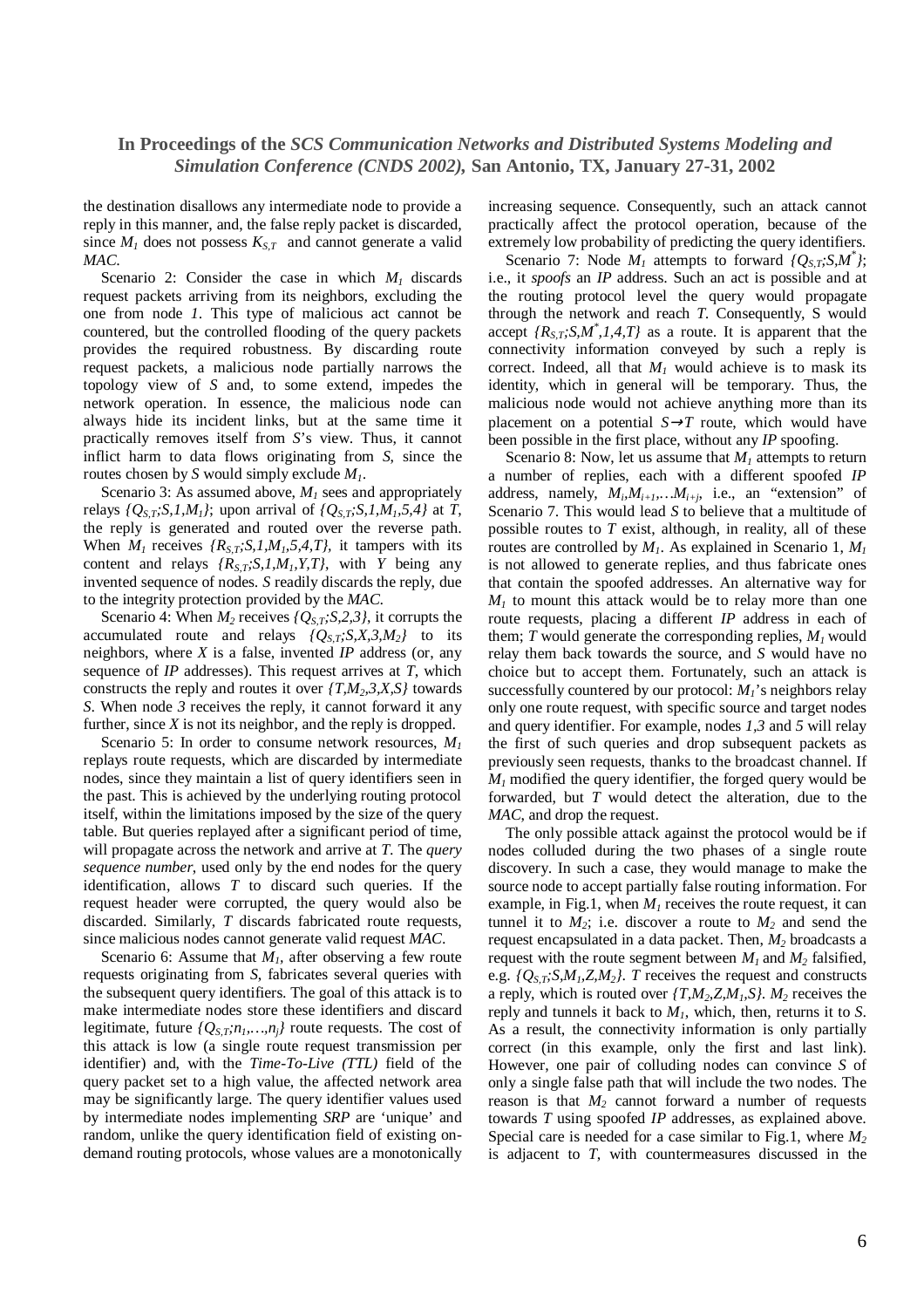sequel. In particular, the application of *SMT* on top of the proposed here secure routing protocol can further mitigate the impact of an attack mounted by colluding nodes.

### **D. DETAILED PROTOCOL DESCRIPTION**

The *Secure Routing Protocol (SRP)* introduces a set of new features that can be incorporated in the context of the underlying *basis protocol* with low overhead. In principle, it can retain mechanisms, such as the control of the query propagation, the rate of query generation, and the neighbor discovery protocol, if present. *SRP* extends the basic protocol by enforcing rules on the format and propagation of route request, route reply, and the error messages, by introducing the required additional functionality.

In short, *SRP* makes efficient use of the security association between the two communicating nodes *S* and *T*. Route request packets verifiably propagate to the destination (in the general case) and route replies are returned to *S* strictly over the reversed route, as accumulated in the route request packet. Similarly, route error messages can only be generated by nodes that lie on the route that is reported as broken. In order to guarantee this functionality of crucial importance, *SRP* determines explicitly the interaction with the network layer; i.e., the *IP*-related functionality. Furthermore, it provides a novel way of query identification, which protects the query propagation and the end-nodes from *DoS* attacks. Finally, propagating query packets are handled locally by a *priority scheme* that enhances the robustness and the responsiveness of the protocol.

|                               |  | 01234567890123456789012345678901 |  |  |
|-------------------------------|--|----------------------------------|--|--|
| <b>IP</b> Header              |  |                                  |  |  |
| Basis Routing Protocol Packet |  |                                  |  |  |
| <b>SRP</b> Header             |  |                                  |  |  |

**Figure 2.** *SRP* as an extension of a reactive routing protocol: the *SRP* header (shown in detail in Fig. 3) is appended to the basis routing protocol header (shaded area).

The features introduced by *SRP* require the addition of a 6-word header, as shown in Fig.3. The *SRP Header* is integrated into the underlying protocol header structure as an additional *IP option* (Fig.2), and covers most parts of the routing protocol datagram. Different types of SRP messages are distinguished with the help of the 1-byte *Type* field. In this work, we primarily consider the augmentation of route request and reply packets and in the sequel each message type is described individually. However, it is possible for *SRP* to operate in a more general setting, where, for example, a route reply is appended to a data packet.

#### **D.1. Route Request**

A source node *S* maintains a *Query Sequence number Qseq* for each destination it securely communicates with. This 32-bit sequence number increases monotonically, for each route request generated by *S*, and allows *T* to detect outdated route requests. The sequence number is initialized at the establishment of the *SA* and although it is not allowed to wrap around, it provides approximately a space of four billion query requests per destination. If the entire space is used, a new security association has to be established, in one of the ways described in C.1.

|                       |          | 01234567890123456789012345678901 |  |  |  |
|-----------------------|----------|----------------------------------|--|--|--|
| Type                  | Reserved |                                  |  |  |  |
| Query Identifier      |          |                                  |  |  |  |
| Ouery Sequence Number |          |                                  |  |  |  |

| Query Sequence Number |  |  |  |  |
|-----------------------|--|--|--|--|
| <b>SRP MAC</b>        |  |  |  |  |

**Figure 3***. SRP* Header: for a pair of source and destination nodes, the control message, identified by its *Type,* is uniquely distinguished by the pair of identifiers. The Message Authentication Code *(MAC)* covers parts of the message, depending on its type.

For each outgoing *Route Request*, *S* generates a 32-bit random *Query Identifier QID*, which is used by intermediate nodes as a means to identify the request. *QID* is the output of a secure pseudorandom number generator [11]; its output is statistically indistinguishable from a truly random one and is unpredictable by an adversary with limited computational power. Since intermediate nodes have limited memory of past queries, uniqueness and randomness can be efficiently achieved, by using a one-way function (e.g., *SHA-1* [27]) and a small random seed as input. This renders the prediction of the query identifiers practically impossible, and combats an attack where malicious nodes simply broadcast fabricated requests only to cause subsequent legitimate queries to be dropped.

Both *QID* and *Qseq* are placed in the *SRP* header, along with appropriate *Type* value and the Request *Message Authentication Code (MAC).* The *MAC* is a 96-bit long field, generated by a keyed hash algorithm [9], which calculates the truncated output of a one-way or hash function (e.g., *SHA-1* or *MD5* [28]). The one-way function input is the entire *IP* header, the basis protocol route request packet and most importantly, the shared key *KS,T.* The *Route Request* fields that are updated as the packet propagates towards the destination, i.e., the accumulated addresses of the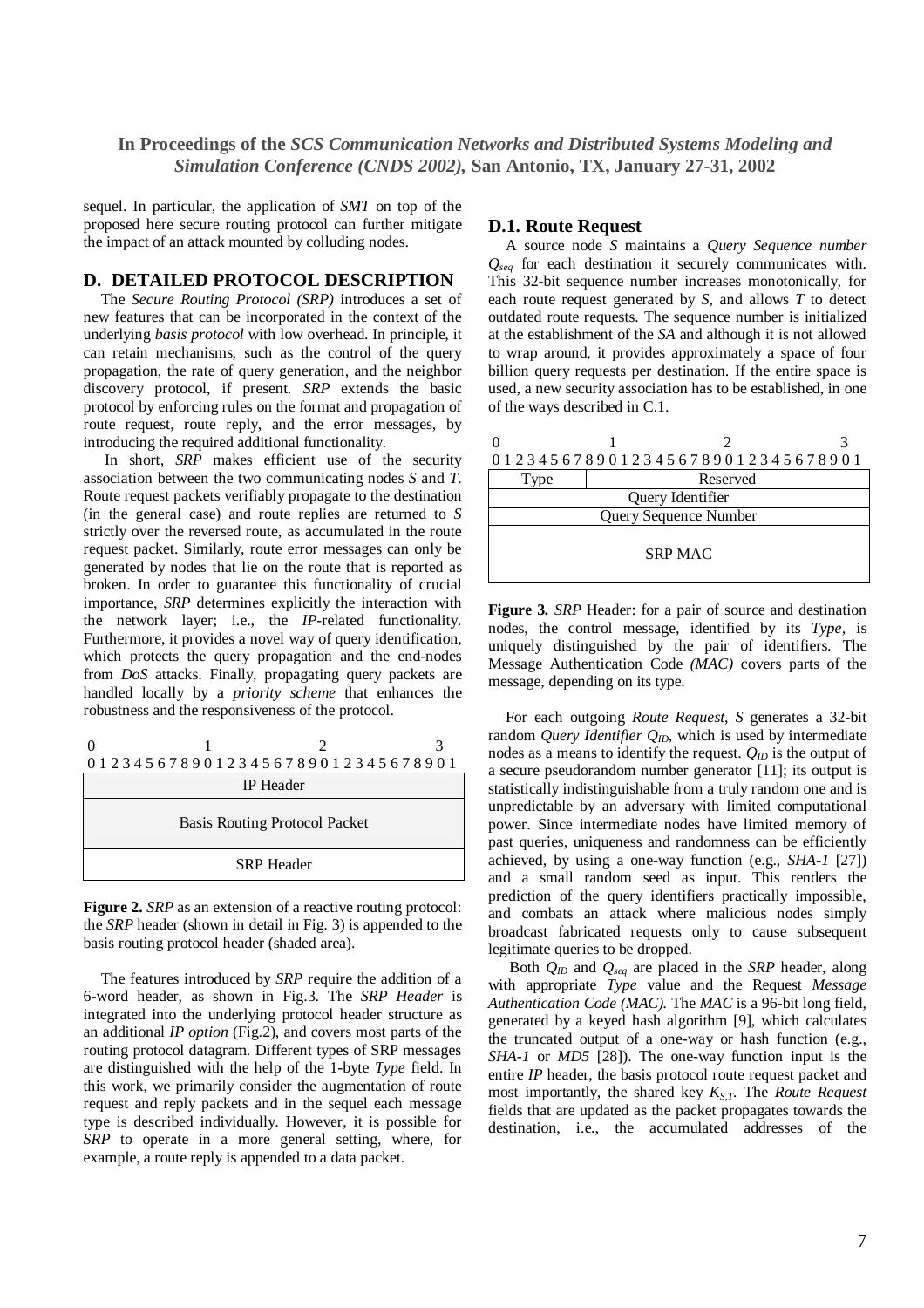intermediate nodes, and the *IP*-header mutable fields are excluded.

## **D.2. Query Handling/Propagation**

Intermediate nodes parse the received Route Requests in order to determine whether an *SRP* header is present. If not, they process the packet as described in the basis protocol specification. Otherwise, the intermediate nodes extract the *QID.* The source and the destination addresses are also extracted in order to create an entry in the *query table*. Queries with *QID* matching one of the table entries for the same pair of end nodes are discarded. Otherwise, the intermediate nodes re-broadcast the route request.

Intermediate nodes also measure the frequency of queries received from their neighbors, in order to regulate the query propagation process. On one hand, all nodes self-regulate the generation of new route requests, in order to maintain the control traffic overhead low. On the other hand, malicious nodes probably act selfishly and avoid backing off before generating a new route query, or generate queries at the highest possible rate, consuming network resources and degrading the routing protocol performance.

In order to guarantee the responsiveness of the routing protocol, each benign node maintains a priority ranking of its neighbors according to the corresponding observed rate of queries. The highest priority is assigned to the nodes generating (or relaying) requests with the lowest rate, and the lowest priority to the neighbors that generate queries more frequently. Then, quanta are allocated proportionally to the priorities and within each class queries are serviced in a round-robin manner.

As immediate neighbors of a malicious node observe a high rate of incoming queries, they update the corresponding weight (priority). Moreover, not serviced low priority queries are eventually discarded. In this way, non-malicious queries are only affected for a time period equal to the time it takes to detect and update the priority assigned to a misbehaving neighbor. At the same time, the round-robin operation provides additional assurance that benign requests will propagate as well. More importantly, the filtering of the suspected requests will be performed close to the potential source of misbehavior, and benign nodes farther away from the adversary will not be affected, as they will have to relay fabricated queries at a lower rate.

### **D.3. Route Reply**

*T* validates the received route request packet, by first verifying that it has originated from a node with which it has a security binding. Then, *Qseq* is compared to *Smax* , the maximum query sequence number received from *S*, within the lifetime of the *SA*. If  $Q_{seq} \leq S_{max}$  the request is discarded as outdated or replayed. Otherwise, *T* calculates the keyed hash of the request fields. If the output matches the *SRP* header *MAC*, the integrity of this request is verified, along with the authenticity of its origin.

The destination generates a number of replies to valid requests, at most as many as the number of its neighbors, in order to disallow a possibly malicious neighbor to control multiple replies. For each valid request, *T* places the accumulated route in the route reply packet and the  $Q_{ID}$  and *Qseq* of the route request in the corresponding *SRP* header fields, so that *S* can verify the freshness of the reply. The *MAC* covers the basis protocol route reply and the rest of the *SRP* header, protects the integrity of the reply on its way to the source and offers evidence to *S* that the request has indeed reached the destination.

An alternative, more efficient implementation would be for the destination (*T*) to source-route a reply with an empty payload. The *SRP* header *Type* indicates that the packet is a reply, the source-route of the datagram contains the sought route reversed, and the *MAC* covers the *IP* source-route, as created by *T*. If the reply is deemed valid, *S* extracts the node sequence from the reply *IP* source-route and reverses it, in order to create the  $S \rightarrow T$  route, or, simply decomposes it into its constituent links.

### **D.4. Route Reply Validation**

On reception of a *Route Reply, S* checks the source and destination addresses, *QID* and *Qseq* and discards the *Route Reply* if it does not correspond to the currently pending query. Otherwise, it compares the reply *IP* source-route with the reverse of the route carried in the reply payload. If the two routes match, *S* calculates the *MAC* using the replied route, the *SRP* header fields and *KS,T*. Upon successful verification, *S* is assured that the request, indeed, reached *T* and that the reply was not corrupted on its way from *T* to *S*. Moreover, since the reply packet has been routed and successfully received over the reverse of the route it carries, the route information has not been compromised during the request propagation; i.e., before arriving at *T*. Thus, the connectivity information is genuine.

If the alternative form of reply with empty payload is returned, it is sufficient to validate the *MAC,* since the *IP* source-route provides the (reversed) route itself and implies that the reply arrived over this route. Moreover, if an intermediate node *V* having an *SA* with *S* provides a reply, the route suffix is accepted as genuine. In other words, *V* is trusted to provide a correct  $V \rightarrow T$  route, and the abovementioned checks are performed for the *S*→*V* route segment. If this is proven to be genuine, then the entire route is deemed genuine.

#### **D.5. Intermediate Node Replies**

The caching of overheard routes is a severe vulnerability, since false topology information can be easily disseminated throughout a large portion of the network. A malicious node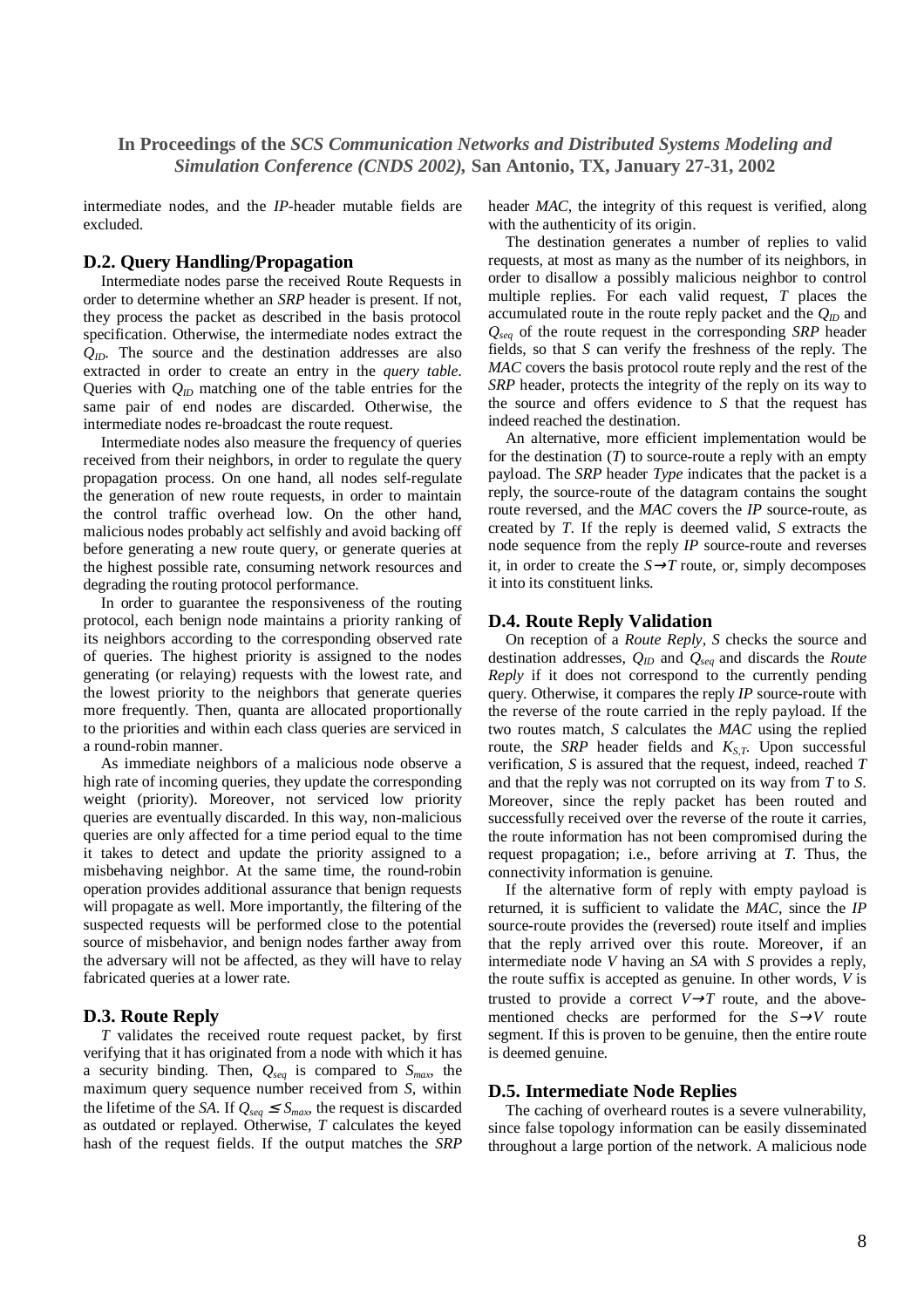can fabricate data packets or route replies, which are, for example, cached by nodes operating in promiscuous mode. When such routes are used or provided as replies, more unsuspecting nodes cache such invalid routes and may use them in the future.

In order to achieve the required robustness, route caching is not encouraged in general and intermediate nodes are not required to provide route replies. However, we realize that route caching can improve the effectiveness of the route discovery process. As such, if an intermediate node *V* has an active route to *T* and an *SA* exists between *S* and *V*, then, a reply could be provided to *S*. This is the only case that the route request does not actually reach the destination.

This extension of the *SRP* functionality is enabled by the *Intermediate Node Reply Token (INRT)* (Fig. 4), and we propose here two alternative designs. Let *K<sup>G</sup>* be a *group key*, i.e., a secret shared by the members of a small group of nodes that *S* belongs to. At the same time, *S* and *T*, as every pair of the group nodes, have established an *SA*, i.e., share a secret key, as previously discussed. Then, *INRT* is merely the keyed hash of the route request message, calculated exactly as in D.1, apart from the fact that the key is  $K_G$ , instead of  $K_{S,T}$ . Any group node, namely *V*, that has an active route to *T* validates the request based on *INRT* and generates the reply, as described in D.3, using *KS,V*. Alternatively, instead of extending the header, the source node could simply use  $K_G$  for the *MAC* calculation. This would be a plausible solution only if *T* belonged to the group as well.

0 1 2 3 0 1 2 3 4 5 6 7 8 9 0 1 2 3 4 5 6 7 8 9 0 1 2 3 4 5 6 7 8 9 0 1

| <b>SRP</b> Header |  |
|-------------------|--|
| IN Reply Token    |  |

**Figure 4.** Extended *SRP* Header: the *INRT* allows intermediate group member nodes to validate the request and provide a reply.

A different method would be to calculate *INRT* as a digital signature; i.e., the hash of the route request encrypted with the private key of *S*. Then, any receiving node can validate the request and provide the reply. This mode would be useful in a scenario that a node does not belong to a group but still is securely associated with nodes other than *T*.

### **D.6. Route Maintenance**

This function, though not directly related to the route discovery, is an integral part of most *MANET* routing protocols. Topology changes have to be detected and the

sources of the affected routes have to be notified, while avoiding false or fabricated notifications. This task is facilitated by the fact that intermediate node caching is disabled, but *route error* messages must be retained even if *SMT* is used in conjunction with *SRP*. The *SMT* acknowledgments allow for enhanced detection of any type of transmission failures. However, this end-to-end approach does not allow distinguishing benign (due to topology changes) from malicious route failures.

Thus, route error messages generated by intermediate nodes are retained in *SRP*, in order to provide fast detection of path breakages. The route error packets are source-routed along the prefix of the route reported as broken, and *S* compares the route traversed by the error message to the prefix of the corresponding route. In this way, it can verify that the provided route error feedback refers to the actual route and is not generated by a node that is not part of the route: The correctness of the feedback (i.e., whether it reports an actual failure to forward a packet) cannot be verified.

For example, in Fig.1, if the route *{S,1,4,T}* had been chosen, *M<sup>2</sup>* could simply generate a route error reporting the *(4,T)* link breakage, even though the route was intact. In order to get the error message to *S*, *M<sup>2</sup>* has to *source-route* it to *S*, and it does so over  $\{M_2, 4, 1, S\}$  for example. Even though node *4* may not discard such a message 5 , *S* will compare the source-route of the error message to the route reported as broken, or more specifically, the (reverse) segment reaching the broken link. The comparison fails, and the feedback is discarded, since *S* infers that an outlying node generated the route.

A malicious node lying on an  $S \rightarrow T$  route can at most invalidate the route, mislead *S* by corrupting error messages generated by another node, or by masking a dropped packet as a link failure. Consequently, a malicious node can harm only the route it belongs, something that is possible in the first place if it simply dropped or corrupted data packets. On the other hand, it is important that under normal conditions the responsiveness of the protocol remains high.

### **E. PROTOCOL CORRECTNESS PROOF**

This section presents a formal analysis of the protocol and verifies that the stated goals are achieved. The analysis follows the methodology of [25]. Based on a set of assumptions, the current beliefs of the participating principals are derived from their initial beliefs and possessions. In particular, we follow the notation and

<sup>&</sup>lt;sup>5</sup> In fact, this is not required and it would pose additional processing overhead to intermediate nodes. On the other hand, node *4* could not accept to forward a packet fabricated by *M2*, spoofing *4*'s address, in order to convince *S* that the route message originated from node *4*.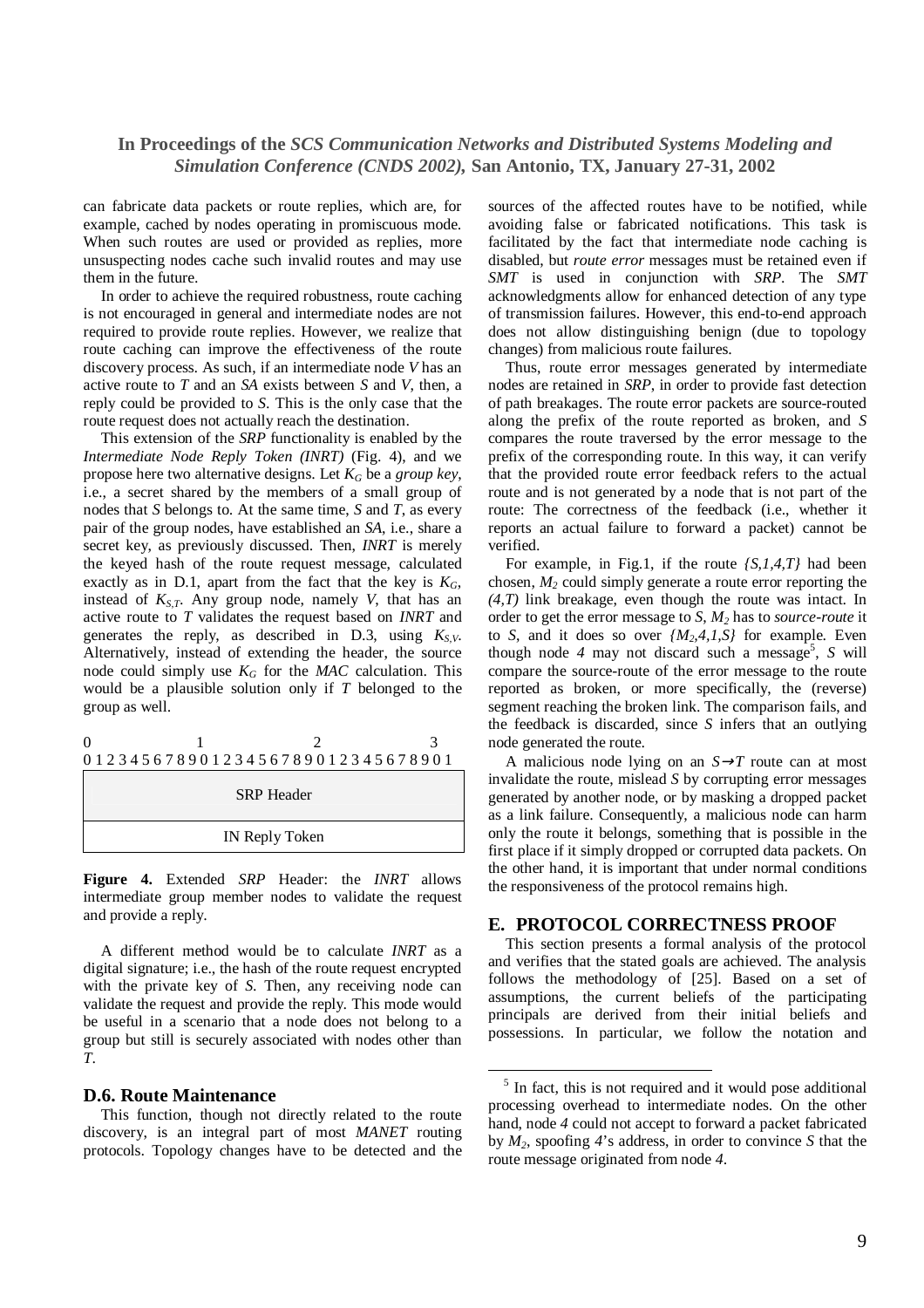inference rules in [26], and the Appendix provides a concise reference to the used notation.

The protocol is abstracted as the exchange of two messages, a route request and a route reply. The messages are transmitted over a *public channel*; i.e., a sequence of intermediate nodes that may cause any impairment. The idealized form (i.e., the protocol with parts of the messages that do not contribute to the participants' beliefs omitted) is shown in Fig. 5.

 $Q_{S,T}$  is the route request and *H* is the Message Authentication Code *(MAC)* function*.* The relevant fields of *QS,T* are the sequence number *Qseq*, and the source and destination node addresses. As for the *route reply*, denoted as  $R_{S,T}$ , the  $Q_{sea}$  field binds  $R_{S,T}$  to the corresponding  $Q_{S,T}$ , and *route* is the actual route along which *T* returns the reply.

S\n
$$
\begin{array}{|l|}\n\hline\nS & (1) Q_{S,T}, H\{(Q_{S,T}, K_{S,T})\} \\
\hline\n\text{(2) } {R_{S,T}, \text{route}}, H\{(R_{S,T}, \text{route}, K_{S,T})\}\n\hline\n\end{array}
$$
T

**Figure 5.** Idealized *SRP*: the protocol viewed as an exchange of two messages, without the fields that do not contribute to the participants' beliefs.

The initial assumptions are:

(i)  $S \ni K_{S,T}$ ,  $S \models S \stackrel{K_{S,T}}{\longleftarrow} T$ ,  $S \ni N_{S,T}$ ,  $S \models^{\#}(N_{S,T})$ 

The sender possesses the shared key and it believes it is used for mutual proofs of identity between *S* and *T*. It possesses *NS,T*, the newly generated sequence number, and believes that *NS,T* has not been used before.

(ii)  $T \ni K_{S,T}$ ,  $T \models S \xleftarrow{K_{S,T}} T$ ,  $T \ni N_{S,T}^p$  $T \ni K_{S,T}$ ,  $T \models S \xleftarrow{K_{S,T}} \negthinspace \rightarrow T$ ,  $T \ni N_S^P$ 

The receiver also trusts the shared secret, possesses the set of sequence numbers seen in the past and believes they were once uttered by *S* ( $T \triangleleft N_{S,T}^p$ ,  $T \models S \mid \sim N_{S,T}^p$ ). If the message (1) is the first transmission from *S* to *T* (within the lifetime of the *SA*) the set of past sequence numbers is merely the *Qseq* initialized at the *SA* establishment. Otherwise, the *SA* state justifies such a belief, which is our basis hypothesis. Moreover, *S* and *T* believe they are able to recognize  $Q_{S,T}$  and  $R_{S,T}$ , respectively.<sup>6</sup>

(iii)  $S \equiv \otimes (R_{S,T}, H(R_{S,T}, K_{S,T}))$ ,  $T \equiv \otimes (Q_{S,T}, H(Q_{S,T}, K_{S,T}))$ For message (1), we have:

(iv) 
$$
\frac{T \triangleleft*(Q_{S,T}, H(Q_{S,T}, K_{S,T}))}{T \triangleleft(Q_{S,T}, H(Q_{S,T}, K_{S,T}))}
$$
 and  $\frac{T \triangleleft(Q_{S,T}, H(Q_{S,T}, K_{S,T}))}{T \triangleleft(Q_{S,T}, H(Q_{S,T}, K_{S,T}))}$ 

i.e., *T* sees a packet with the "not-originate-here" property, that is, it can distinguish, acting as a receiver, whether it has previously transmitted the packet in the current run.

(v) 
$$
\frac{T \ni (Q_{S,T}, H(Q_{S,T}, K_{S,T}))}{T \ni Q_{S,T}, T \ni H(Q_{S,T}, K_{S,T})}, \frac{T \ni (Q_{seq}, Q_{ID})}{T \ni Q_{seq}}
$$

Similarly to (v), we infer that *T* possesses the rest of the fields of  $Q_{S,T}$ . From (i) and (v), using the simple mechanism explained in D.3, *T* verifies that  $Q_{seq} \notin N_{S,T}^p$ . Consequently, (vi)  $T \not\equiv \# ( Q_{seq} )$ , *T* believes that the message (including the fields that are omitted here) is fresh. Then, from  $(i)$ ,  $(iii)$ ,  $(iv)$ ,  $(vi)$ , we get:

$$
T \triangleleft H(Q_{S,T}, K_{S,T}), T \ni (Q_{S,T}, K_{S,T}), T \models S \xleftarrow{K_{S,T}} T,
$$
  
(vii)  

$$
T \models^{\#} (Q_{S,T}, K_{S,T})
$$
  

$$
T \models S \mid \sim (Q_{S,T}, K_{S,T}), T \models S \mid \sim H(Q_{S,T}, K_{S,T})
$$

This signifies the belief that both the packet payload and the *MAC* originate from *S*. Along with freshness (vi), we have the sought goal satisfied. We should note that the last inference does not imply that the sender revealed the shared key. In fact, the confirmation is independent of this issue. Moreover, we have assumed that none of the two principals compromises the shared secret by exposing it.<sup>7</sup>

Similarly, for message (2), we get:

(viii) 
$$
\frac{S \ni (R_{S,T}, H(R_{S,T}, K_{S,T}))}{S \ni R_{S,T}, S \ni H(R_{S,T}, K_{S,T})}, \frac{S \ni (Q_{seq}, Q_{ID}, route)}{S \ni Q_{seq}}
$$

$$
(ix) \frac{S\mid \equiv \#(Q_{seq})}{S\mid \equiv \#(Q_{seq}, route)}
$$

And finally

$$
S \triangleleft H(R_{S,T}, K_{S,T}), S \ni (R_{S,T}, K_{S,T}), S \models S \xleftarrow{K_{S,T}} T,
$$
  
(x) 
$$
S \models H(R_{S,T}, K_{S,T})
$$

$$
S \models T \mid \sim (R_{S,T}, K_{S,T}), S \models T \mid \sim H(R_{S,T}, K_{S,T})
$$

Accordingly, *S* believes that the entire route reply datagram originates from *T* and is fresh and, trivially, that *T* has constructed *route*, i.e., the source-route of the reply packet. The assumption of the non-colluding nodes implies that there is no alternative way for the route reply to arrive, but the one defined in the source-route. Moreover, the reply is the path along which the route request had propagated, which implies that the reply content had not been manipulated prior to its construction by *T*. Thus, its arrival at *S* implies that the corresponding connectivity information is correct.

By updating the state at both ends, we can repeat the above reasoning to conclude that, if the source increments *Qseq* and does not repeat it within the lifetime of a *SA*, the

<sup>6</sup> Due to the fixed-size headers fields and the well-defined structure of control traffic packets

 $\frac{7}{7}$   $K_{S,T}$  is used solely during the lifetime of the *S,T SA*.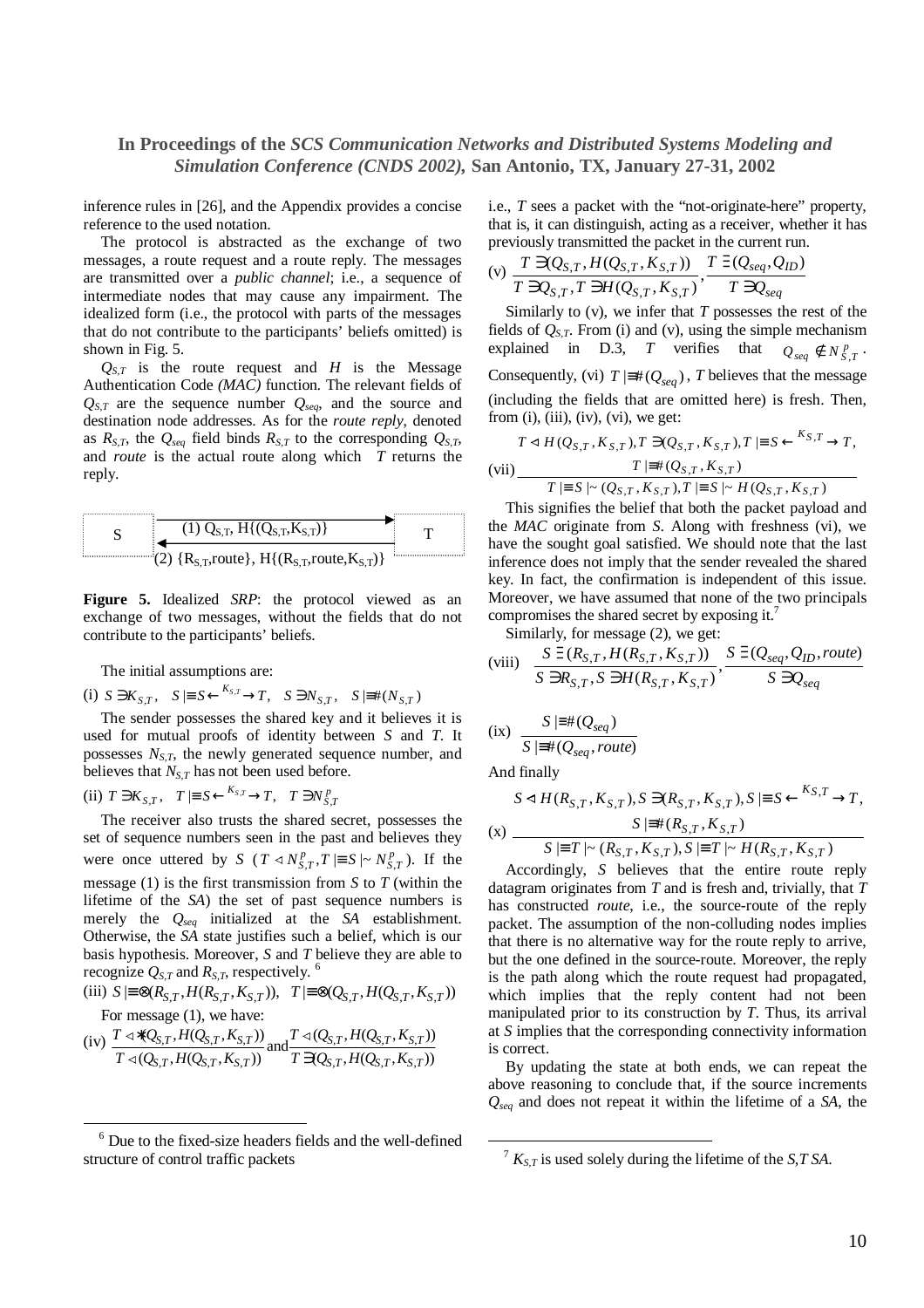sought goals are achieved, including the preservation of message integrity. In a very similar manner, this conclusion can be reached for the case of replies generated by intermediate nodes, under the assumption that the route suffix will be correct.<sup>8</sup>

### **F. DISCUSSION**

An interesting characteristic of the proposed here protocol is that it is essentially immune to *IP* spoofing. Any intermediate node may use any arbitrary *IP* address when queried but, as shown by the previous discussion, the protocol is capable of capturing the correct and current connectivity snapshot. However, in practice, neighbor discovery that maintains information on the binding of the *Medium Access Control* and *IP* addresses of nodes can strengthen the protocol. For example, the priority mechanism (D.2) would become more effective if packets were discarded when relayed by the same data link interface, i.e., the same Medium Access Control address, with more than one different *IP* addresses. Then, a malicious node would not be able to forge different *IP* address in different packets it relays, or, in other words, mask its misbehavior by appearing as a number of different nodes, and thus avoid being delegated to a lower priority.

Nevertheless, the issue of fair utilization of the network resources and possible ways to dismay nodes from broadcasting at the highest possible rate is beyond the scope of the security of routing protocols. For example, a malicious node could simply use *IP* broadcast instead of the route discovery querying mechanism. It is important though to defend nodes from attacks that exploit the protocol itself, and *SRP* provides protection against clogging *DoS* attacks. The replay protection at the end nodes, the use of the computationally inexpensive *HMAC* and the avoidance, in general, of any cryptographic validation by intermediate nodes are such features. These features are complemented by the scheme that regulates the propagation of queries. As a thought for future work, it would be interesting to investigate whether the use of soft state at intermediate nodes would further contribute to the protocol efficiency in a non-benign environment.

Moreover, it is important that the application of *SRP* does not severely affect the efficiency of the basis protocol under benign conditions. On one hand, in the same *MANET* subnet, nodes that implement *SRP* can co-exist with nodes that do not. In the absence of adversaries, the only overhead would be imposed on the nodes executing *SRP*. On the other hand, possible optimizations incorporated into the basics protocol can retain the effectiveness of the protocol in conjunction with *SRP*; an example is route shortening [8] that can be applied during the query propagation phase, based on knowledge of an active route. Finally, the fixed transmission overhead of *24* (or *27*) bytes per control packet becomes less significant as wireless network speeds increase to above the current state-of-the-art of *11Mbps*.

As shown above, the basic form of *SRP* that requires the propagation of queries to the destination is robust to malicious behavior. It is noteworthy that this statement remains true, in the absence of collusion, even if the destination node attempted to provide false replies. On the other hand, the provision of replies from intermediate nodes can achieve the same level of assurance only if a trusted node is assumed to provide a correct route segment. The reason is that even if some type of *HMAC* or signature from *T* were placed in the reply by *V*, it would still be possible for a stale *V*→*T* route segment to be provided, given that *S* cannot be assured of the  $V \leftrightarrow T$  state. In practice, the usage of the *SA*-specific key (i.e.,  $K_{SV}$ ) for such replies limits the effects of this potential residual vulnerability.

### **G. CONCLUSIONS**

In this paper, we proposed an efficient secure routing protocol for mobile ad hoc networks that guarantees the discovery of correct connectivity information over an unknown network, in the presence of malicious nodes. The protocol introduces a set of features, such as the requirement that the query verifiably arrives at the destination, the explicit binding of network and routing layer functionality, the consequent verifiable return of the query response over the reverse of the query propagation route, the acceptance of route error messages only when generated by nodes on the actual route, the query/reply identification by a dual identifier, the replay protection of the source and destination nodes and the regulation of the query propagation.

The resultant protocol is capable of operating without the existence of an on-line certification authority or the complete knowledge of keys of all network nodes. Its sole requirement is that any two nodes that wish to communicate securely can simply establish a priori a shared secret, to be used by their routing protocol modules. Moreover, the correctness of the protocol is retained irrespective of any permanent binding of nodes to *IP* addresses, a feature of increased importance for the open, dynamic, and cooperative *MANET* environments.

### **APPENDIX**

The basic notation used in E. is provided here, as in [26]. *X* and *Y* are formulas, *P* and *Q* are principals, *K* is a shared secret and *C* is a statement.

• *(X,Y): conjunction* of two formulas; it is treated as a set with properties of associativity and commutativity.

<sup>&</sup>lt;sup>8</sup> The only way to avoid this assumption is to force the query to reach the destination. See section F. for a discussion on the trade-offs of this type of operation.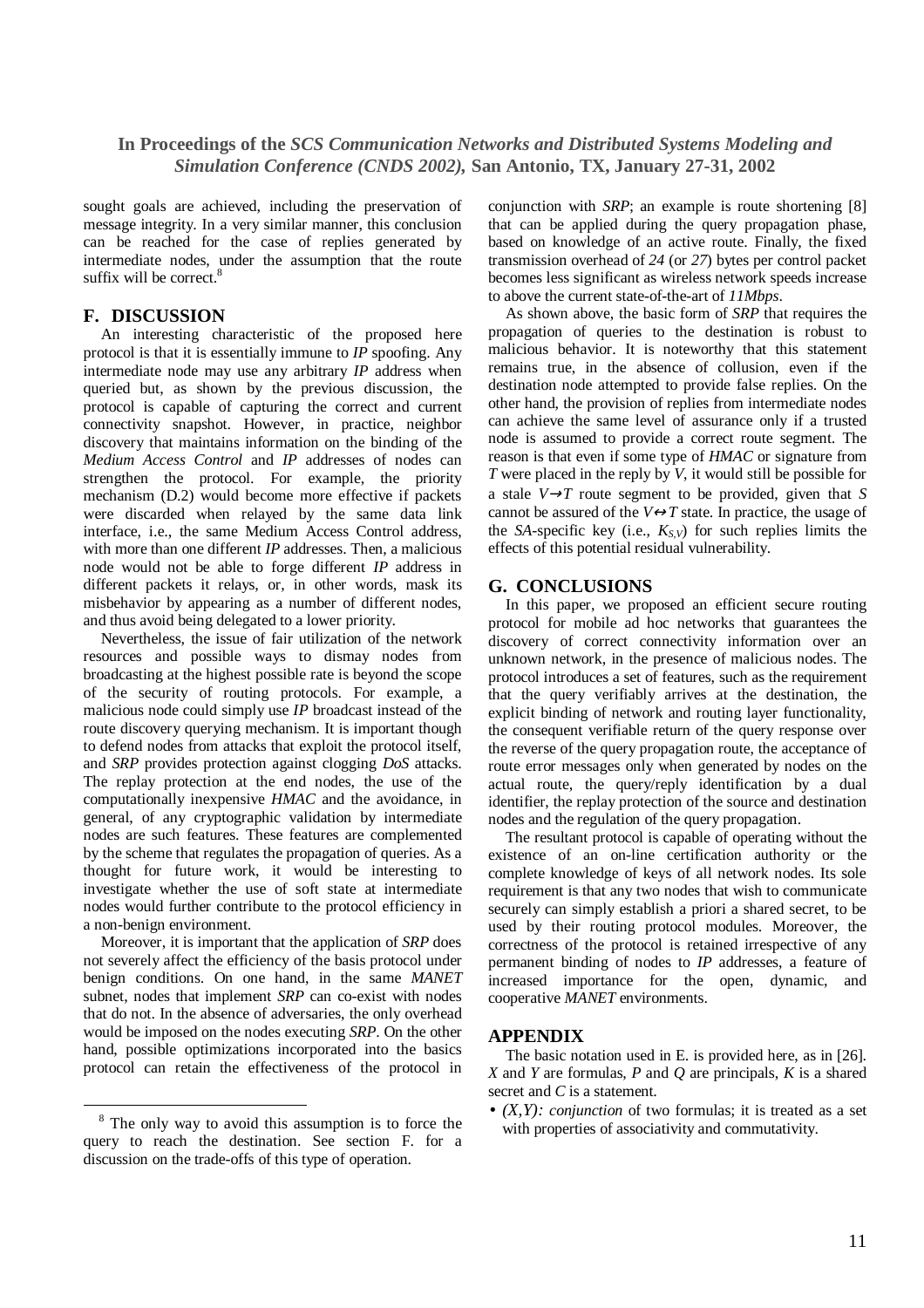- *\*X: Not-originated-here* formula property. If *P* is told *X* (see below), it can distinguish it did not previously convey *X* in the current run.
- $H(X)$ : a *one-way function* of X.

### Basic Statements

- $P \triangleleft X$ : *P* is *told* formula *X*.
- *P* ∋ *X : P possesses* or is capable of possessing formula *X*.
- $P \mid \sim X : P$  *once conveyed* formula *X*.
- $P \equiv \#(X)$ : *P believes* or is entitled to believe that formula *X* is *fresh*.
- $P \equiv \varphi(X)$ : *P believes* or is entitled to believe that formula *X* is *recognizable*, that is, *P* has certain expectations about the contents of *X* before actually receiving it.
- $P \vDash P \xleftarrow{K} O$ : P *believes* or is entitled to believe that *K* is a *suitable secret* for *P* and *Q*.
- *C1,C2: conjunction* of two statements, treated as a set with properties of associativity and commutativity.
- $P \equiv C$ : P *believes* or is entitled to believe that *statement C holds*.
- The *horizontal line* separating two statements or conjunctions of statements signifies that the upper statement *implies* the lower one. For example,
	- *P X*  $P \triangleleft (X, Y)$  $\trianglelefteq (X,Y)$  reads: *P being told* a formula *<u>implies</u> P being*

*told* each of the formula's concatenated components.

### **REFERENCES**

- [1] P. Papadimitratos and Z.J. Haas, "Secure Message Transmission in Mobile Ad Hoc Networks," submitted for publication.
- [2] P. Papadimitratos, "Secure Routing: Methods for Protecting Routing Infrastructures – A Survey," work in progress.
- [3] L. Lamport, R. Shostak, M. Pease, "The Byzantine Generals Problem," ACM Trans. Program. Languages, Vol. 4, no. 3, pp. 382-401, July 1982.
- [4] L. Zhou and Z.J. Haas, "Securing Ad Hoc Networks," IEEE Network Magazine, vol. 13, no.6, November/December 1999.
- [5] F. Stajano and R. Anderson, "The Resurrecting Duckling: Security Issues for Ad Hoc Wireless Networks," Security Protocols, 7<sup>th</sup> International Workshop, LNCS, Springer-Verlag, 1999.
- [6] IEEE Std. 802.11, "Wireless LAN Media Access Control (MAC) and Physical Layer (PHY) Specifications," 1999.
- [7] R. Zucceratto, and C. Adams, "Using Elliptic Curve Diffie-Hellman in the SPKM GSS-API," Internet Draft, IETF, Aug. 1999.
- [8] D. B. Johnson et al, "The Dynamic Source Routing Protocol for Mobile Ad Hoc Networks," Internet Draft, IETF MANET Working Group, March 2<sup>nd</sup>, 2001.
- [9] Krawczyk, H., Bellare, M., and R. Canetti, "HMAC: Keyed-Hashing for Message Authentication," RFC 2104, February 1997.
- [10] N. Asokan, P. Ginzboorg, "Key Agreement in Ad Hoc Networks," Computer Communications 23 (17): 1627-1637 Nov. 1 2000.
- [11] Alfred Menezes, Paul van Oorschot and Scott Vanstone, "Handbook of Applied Cryptography," CRC Press, October  $1996 - 5$ <sup>th</sup> reprinting, Aug. 2001.
- [12] W. Diffie, M.E. Hellman, "New directions in cryptography," IEEE Transactions in Information Theory, 1976.
- [13] Z.J. Haas, M. Perlman, P. Samar, "The Interzone Routing Protocol (IERP) for Ad Hoc Networks," draft-ietf-manetzone-ierp-01.txt, IETF MANET Working Group, June 1st, 2001.
- [14] Z. J. Haas, M. Perlman, "The Performance of Query Control Schemes of the Zone Routing Protocol" IEEE/ACM Transactions on Networking, vol. 9, no. 4, pp. 427-438, Aug. 2001.
- [15] C.K. Toh, "Associativity-Based Routing for Ad-Hoc Mobile Networks, " Wireless Personal Communications, Vol. 4, No. 2, pp. 1-36, Mar. 1997.
- [16] C.E. Perkins, E.M. Royer, S.R. Das, "Ad hoc On-Demand" Distance Vector Routing,", draft-ietf-manet-aodv-08.txt, IETF MANET Working Group, June 1<sup>st</sup>, 2001.
- [17] S. Yi, P. Naldurg, R. Kravets, "Security-Aware Ad-Hoc Routing for Wireless Networks," UIUCDCS-R-2001-2241 Technical Report, Aug. 2001.
- [18] M. Guerrero, "Secure AODV", Internet draft sent to manet@itd.nrl.navy.mil mailing list, Aug. 2001.
- [19] R. Rivest, A. Shamir, L. Adleman, "A method for obtaining Digital Signatures and Public Key Cryptosystems," Comm. of ACM, 21 (2), pp. 120-126, Feb. 1978.
- [20] L. Lamport, "Password Authentication with Insecure Communication," Comm. of ACM, 24 (11), pp. 770-772, Nov. 1981.
- [21] R. Droms, "Dynamic Host Configuration Protocol," IETF RFC 2131, Mar. 1997.
- [22] M. Hattig, Editor, "Zero-conf IP Host Requirements," draft-ietf-zeroconf-reqts-09.txt, IETF MANET Working Group, Aug.  $31<sup>st</sup>$ , 2001.
- [23] S. Marti, T.J. Giuli, K. Lai, M. Baker, "Mitigating Routing Misbehavior in Mobile Ad Hoc Networks," 6th MobiCom, BA Massachusetts, Aug. 2000.
- [24] L. Buttyan and J.P. Hubaux, "Enforcing Service Availability in Mobile Ad Hoc WANs," 1<sup>st</sup> MobiHoc, BA Massachusetts, Aug. 2000.
- [25] M. Burrows, M. Abadi, and R. Needham, "A Logic of Authentication," in Proceedings of the  $12<sup>th</sup>$  ACM Symposium on Operating Systems Principles, Arizona, Dec. 1989. Also, ACM Operating System Review, vol. 23, No 5, p. 1-13, Dec. 1989. Full version: DEC SRC Report No 39, CA, Feb. 1989.
- [26] L. Gong, R. Needham, and R. Yahalom, "Reasoning about Belief in Cryptographic Protocols," Proceedings of the 1990 IEEE Symposium on Research in Security and Privacy,"